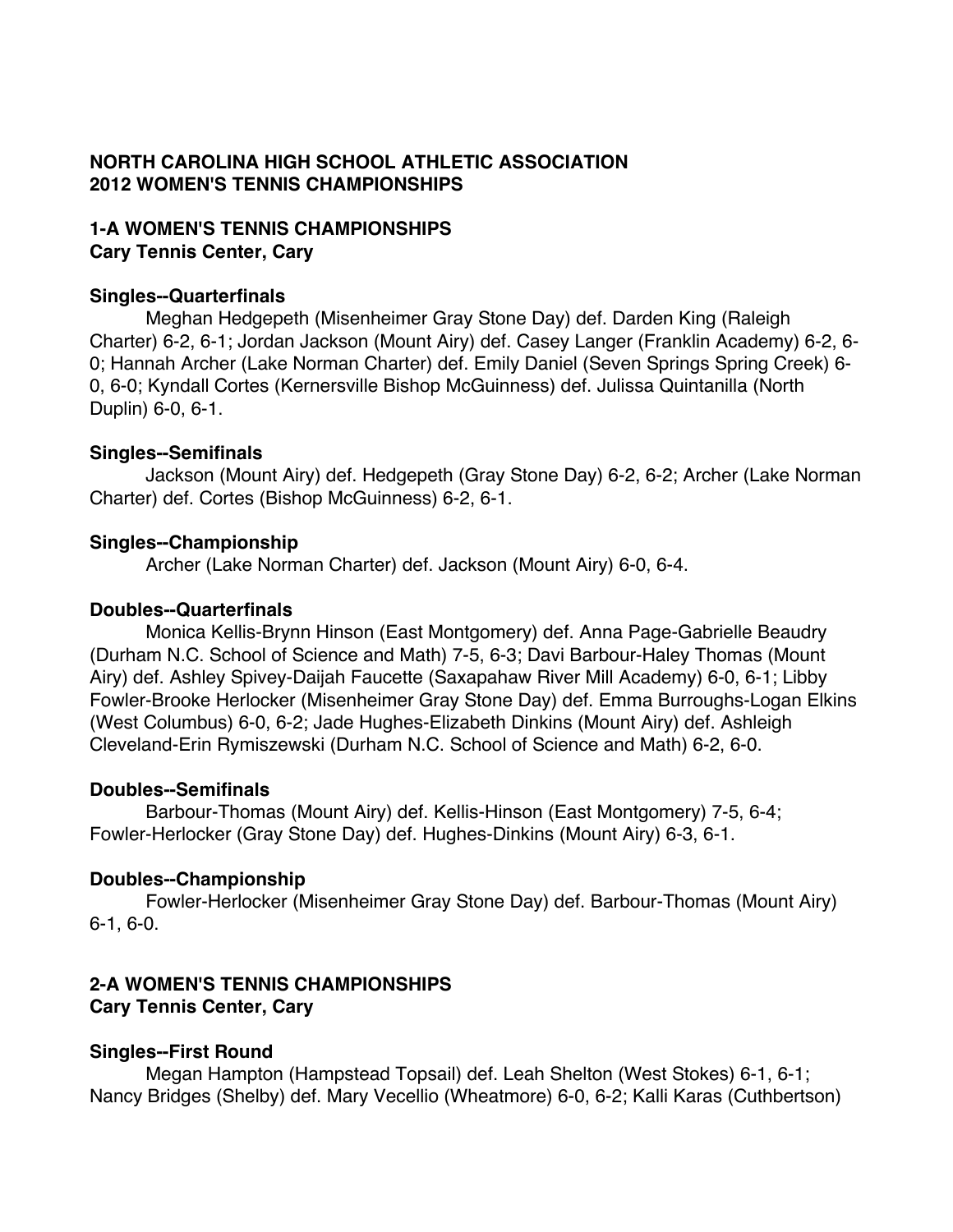def. Julie Hayes (Tarboro) 6-1, 6-0; Cassidy Shell (Catawba Bandys) def. Una Healey (Durham School of Arts) 6-1, 6-2; Danielle Sawyer (Carrboro) def. Madeline Harrison (North Lincoln) 6-0, 6-0; Kate Power (Kill Devil Hills First Flight) def. Madeline Hoskins (Salisbury) 6- 7(2), 6-0, 6-2; Hunter Hall (Brevard) def. Ashton Daniel (Reidsville) 6-0, 6-0; Kayla Honeycutt (Salisbury) def. Morgan Sheehan (Swansboro) 6-7(3), 6-4, 6-2.

### **Singles--Quarterfinals**

Bridges (Shelby) def. Hampton (Topsail) 6-1, 6-0; Karas (Cuthbertson) def. Shell (Bandys) 6-2, 6-2; Hall (Brevard) def. Honeycutt (Salisbury) 6-0, 6-0; Sawyer (Carrboro) def. Power (First Flight) 6-3, 6-2.

## **Singles--Semifinals**

Bridges (Shelby) def. Karas (Cuthbertson) 7-6(4), 6-0; Hall (Brevard) def. Sawyer (Carrboro) 6-2, 6-0.

# **Singles--Championship**

Bridges (Shelby) def. Hall (Brevard) 6-1, 6-2.

## **Doubles--First Round**

Jessica Hatch-Olivia Jackson (Greene Central) def. Heavan Walters-Ashley Griffin (Boonville Starmount) 6-2, 6-2; Riley Zopp-Cassandra Monday (Valdese Draughn) def. Vimbai Muyengwa-Melanie Brown (Roanoke Rapids) 4-6, 6-3, 6-1; Katelyn Storey-Anna Flynn (Salisbury) def. Savannah Pierson-Abigail Grady (East Duplin) 6-1, 6-0; Rebecca White-Maribeth Farnham (Roanoke Rapids) def. Molly Black-Cenyu Yang (Maiden) 6-0, 6-1; Delaney King-Josie Newburg (Hillsborough Cedar Ridge) def. Anna Fuller-Allie Williams (Brevard) 6-3, 1-6, 6-3; Sallie Kate Meyerhoeffer-Alexandra Drye (Salisbury) def. Kayla Radford-Laurie Sutton (Greene Central) 6-0, 6-1; Emma McLeod-Taylor Snowdon (Brevard) def. Jordan Brown-Taylor Billings (Randleman) 6-0, 6-0; Molly High-Ellie Whichard (Edenton Holmes) def. Haley Maloney-Anna Wooten (Ashe County) 6-2, 6-2.

### **Doubles--Quarterfinals**

Hatch-Jackson (Greene Central) def. Zopp-Monday (Draughn) 6-3, 6-0; Storey-Flynn (Salisbury) def. White-Farnham (Roanoke Rapids) 6-0, 6-0; Meyerhoeffer-Drye (Salisbury) def. King-Newburg (Cedar Ridge) 6-2, 6-1; McLeod-Snowdon (Brevard) def. High-Whichard (Edenton Holmes) 6-0, 6-0.

# **Doubles--Semifinals**

Storey-Flynn (Salisbury) def. Hatch-Jackson (Greene Central) 6-2, 6-0; McLeod-Snowdon (Brevard) def. Meyerhoeffer-Drye (Salisbury) 6-2, 2-6, 6-3.

# **Doubles--Championship**

McLeod-Snowdon (Brevard) def. Storey-Flynn (Salisbury) 6-4, 3-6, 6-1.

# **3-A WOMEN'S TENNIS CHAMPIONSHIPS**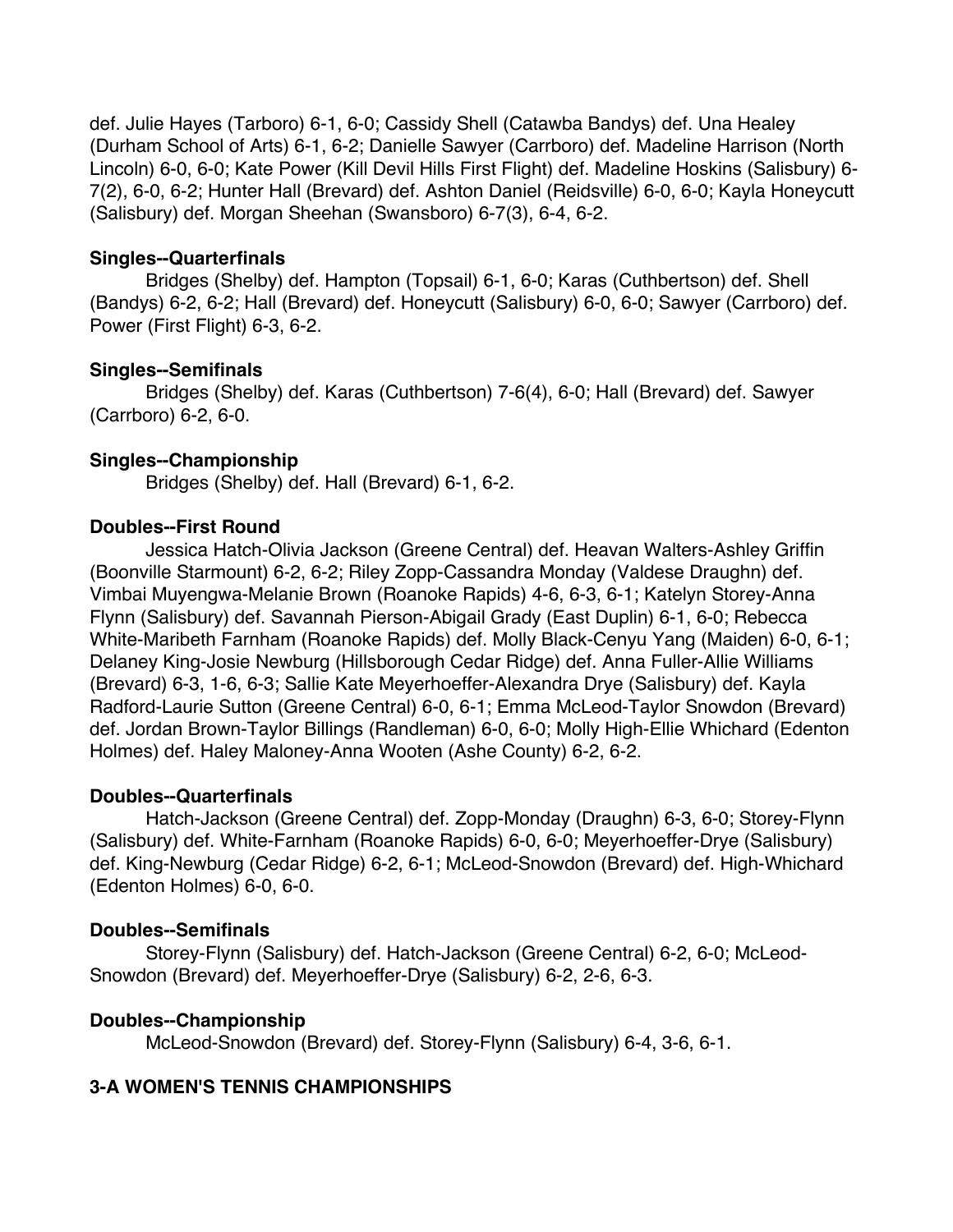## **Burlington Tennis Center, Burlington**

#### **Singles--First Round**

Ashton Walker (Pikeville C.B. Aycock) def. Meredith Emery (Waxhaw Marvin Ridge) 6- 1, 6-0; Kaelan Forbes (Gastonia Forestview) def. Melissa Tally (Cameron Union Pines) 6-3, 7-6(1); Sarah Jiang (Concord Cox Mill) def. Sarah Hinson (Northern Nash) 6-2, 6-0; Devin Knors (Raleigh Cardinal Gibbons) def. Erynn Hurst (Charlotte Harding) by default; Masey DeMoss (Mayodan McMichael) def. Taylor Frederickson (Morganton Patton) 6-1, 6-0; Ja'ney Carrothers (Charlotte Harding) def. Katie Gurley (Pikeville C.B. Aycock) 6-3, 7-6(5); Alix Theodossiou (Asheville) def. Mary Beth Jackson (Cameron Union Pines) 6-1, 6-4; Elizabeth Weaver (East Rowan) def. Caley Bass (Nash Central) 6-0, 1-6, 6-1.

#### **Singles--Quarterfinals**

Walker (Aycock) def. Forbes (Forestview) 6-4, 6-4; Jiang (Cox Mill) def. Knors (Gibbons) 6-2, 6-1; DeMoss (McMichael) def. Carrothers (Harding) 6-0, 6-1; Theodossiou (Asheville) def. Weaver (East Rowan) 6-2, 6-2.

#### **Singles--Semifinals**

Jiang (Concord Cox Mill) def. Walker (Pikeville Charles B. Aycock) 6-2, 6-1; DeMoss (Mayodan McMichael) def. Theodossiou (Asheville) 6-1, 0-6, 6-2.

#### **Singles--Championship**

DeMoss (McMichael) def. Jiang (Cox Mill) 6-2, 6-2.

#### **Doubles--First Round**

Randi Price-Kaley Price (Nash Central) def. Kaylee Graham-Jackie Smith (Hickory Ridge) 6-3, 6-1; Claudia Steffey-Hope McIntosh (Gastonia Ashbrook) def. Laura Cameron-Elena D'Argenio (Cameron Union Pines) 6-2, 6-3; Grace Deering-Rachel Tomchin (Charlotte Catholic) def. Savannah Sutton-Faith Sutton (Eastern Wayne) 6-2, 6-3; Danielle Cohen-Nicole Chang (Chapel Hill) def. Zoe Fisher-Celeste Womack (Hickory) 6-4, 6-4; Natalie Freeman-Caroline Smith (Raleigh Cardinal Gibbons) def. Grace Kim-Kristie Kim (Asheville) 6-0, 6-2; Emma Yates-Heidi Swope (Weddington) def. Jennifer Byrd-Cailin Goff (Erwin Triton) 6-0, 6-4; Madeline Finley-Julia Kessel (Hickory), bye; Caroline Smith-Christine Kessel (Charlotte Catholic) def. Dana Kelly-Lizzie Eakin (Nash Central) 6-3, 3-6, 7-5.

#### **Doubles--Quarterfinals**

R. Price-K. Price (Nash Central) def. Steffey-McIntosh (Ashbrook) 6-2, 6-0; Deering-Tomchin (Charlotte Catholic) def. Cohen-Chang (Chapel Hill) 6-2, 6-0; Yates-Swope (Weddington) def. Freeman-Smith (Cardinal Gibbons) 5-7, 6-4, 6-1; Smith-Kessel (Charlotte Catholic) def. Finley-Kessel (Hickory) 7-6(3), 6-1.

#### **Doubles--Semifinals**

Deering-Tomchin (Charlotte Catholic) def. R.Price-K. Price (Nash Central) 6-0, 6-1; Yates-Swope (Weddington) def. Smith-Kessel (Charlotte Catholic) 6-3, 6-0.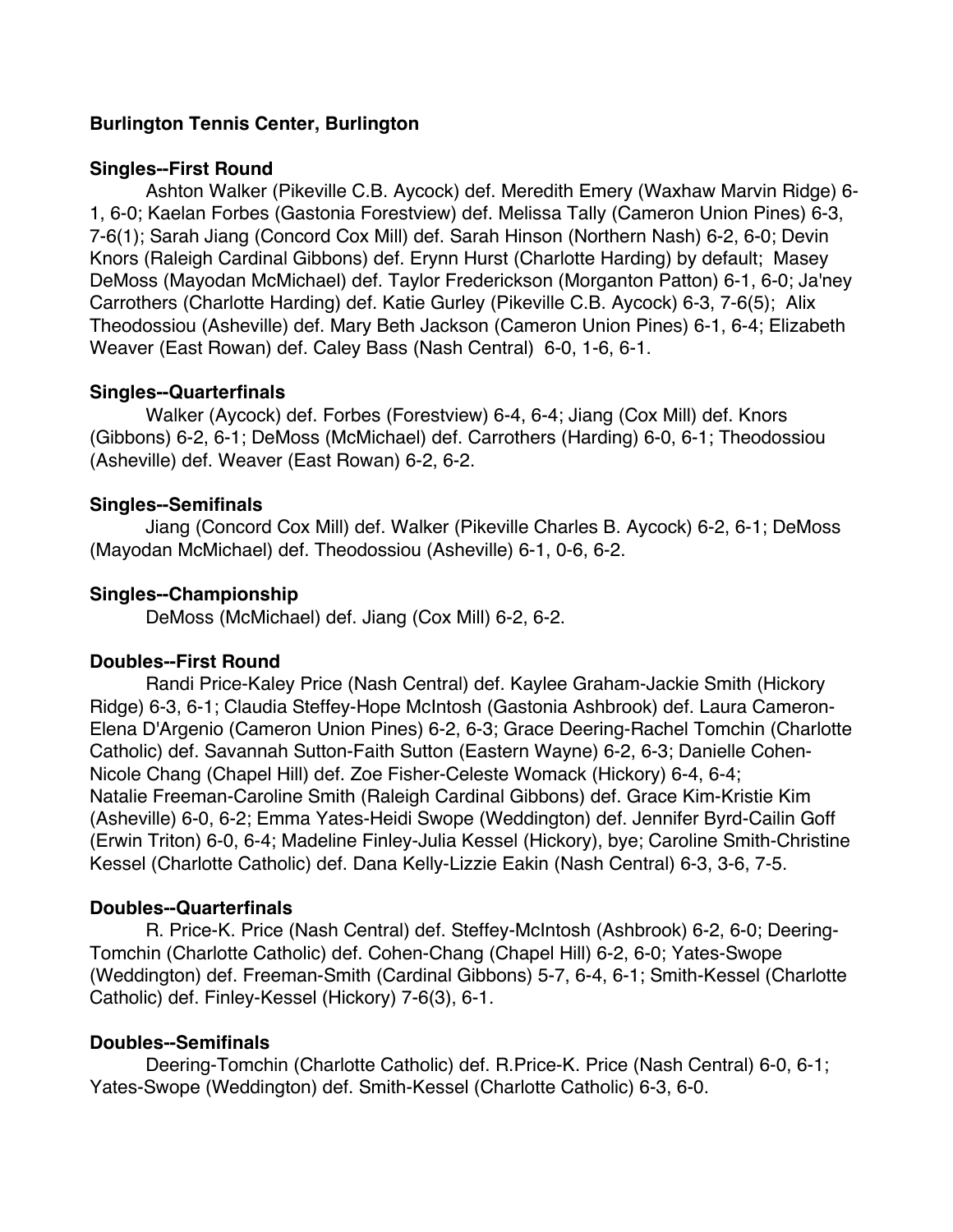#### **Doubles--Championship**

Yates-Swope (Weddington) def. Deering-Tomchin (Charlotte Catholic) 4-6, 6-1, 6-3.

### **4-A WOMEN'S TENNIS CHAMPIONSHIPS Millbrook Exchange Park, Raleigh**

#### **Singles--First Round**

McKayla Zupan (Wilmington Hoggard) def. Astrid Pascua (Greensboro Grimsley) 6-2, 6-0; Jamie Rogers (Cary) def. Briana Bodner (Cornelius Hough) 6-3, 6-1; Chloe Willetts (Winston-Salem R.J. Reynolds) def. Campbell Cooper (Wilmington New Hanover) 6-0, 6-0; Susanne Boyden (Raleigh Wakefield) def. Gabby Moore (Hough) 6-1, 6-0; Maggie Kane (Raleigh Broughton) def. Meredith Smith (Watauga) 6-0, 6-0; Hannah Templeton (Greensboro Page) def. Helen Zhang (Fayetteville Terry Sanford) 6-2, 6-2; Hollie Champion (Matthews David Butler) def. Megan Smith (Cary Panther Creek) by default; Elizabeth Ansari (Greensboro Page) def. Emma Caroline Edge (Fayetteville Terry Sanford) 6-1, 6-3.

#### **Singles--Quarterfinals**

Rogers (Cary) def. Zupan (Hoggard) 6-0, 7-6(2); Willette (R.J. Reynolds) def. Boyden (Wakefield) 6-1, 6-4; Kane (Broughton) def. Templeton (Page) 0-6, 6-4, (10-7); Champion (Butler) def. Ansari (Page) 6-1, 6-4.

### **Singles--Semifinals**

Willetts (R.J. Reynolds) def. Rogers (Cary) 6-4, 6-2; Kane (Broughton) def. Champion (Butler) 6-3, 6-1.

### **Singles--Championship**

Kane (Raleigh Broughton) def. Willletts (Winston-Salem R. J. Reynolds) 7-5, 6-0.

### **Doubles--First Round**

Julia Hamrick-Carolina Chao (Greensboro Grimsley) def. Gabby Khoury-Emily Clark (Greenville Rose) by default; Adrienne Overcash-Kara Summerford (Raleigh Broughton) def. Bella Dokell-Mary Scott Lowery (Lake Norman) 6-1, 6-0; Majdou Lavoie-Alex Silver (Greensboro Grimsley) def.Louisa Cone-Erin Nesselroade (Wilmington Laney) 6-3, 6-0; Lauren McCorquodale-Savannah Taranto (Raleigh Millbrook) vs Haley Tan-Camie Hobson (Charlotte Providence) 6-0, 6-2; Sammi Smith-Jordan Strickland (Cary Panther Creek) vs. Havyn Colon-Sarah Fenwick (Charlotte Ardrey Kell) 6-1, 6-1; J. Klages-Miller--Christiana Woodard (Winston-Salem R.J. Reynolds) def. Huda McGraw-Laura Hatcher (Fayetteville Terry Sanford) 6-3, 6-2; Kelsey Boole-Olivia King (Raleigh Broughton) def. Constance Crisp-Elizabeth Farley (Lake Norman) 6-0, 6-0;Claire Lieberman-Trisha Slehria (Fayetteville Terry Sanford) def. Joelle Fuchs-Jasmine Fuchs (Northwest Guilford) 6-4, 3-6, (10-8).